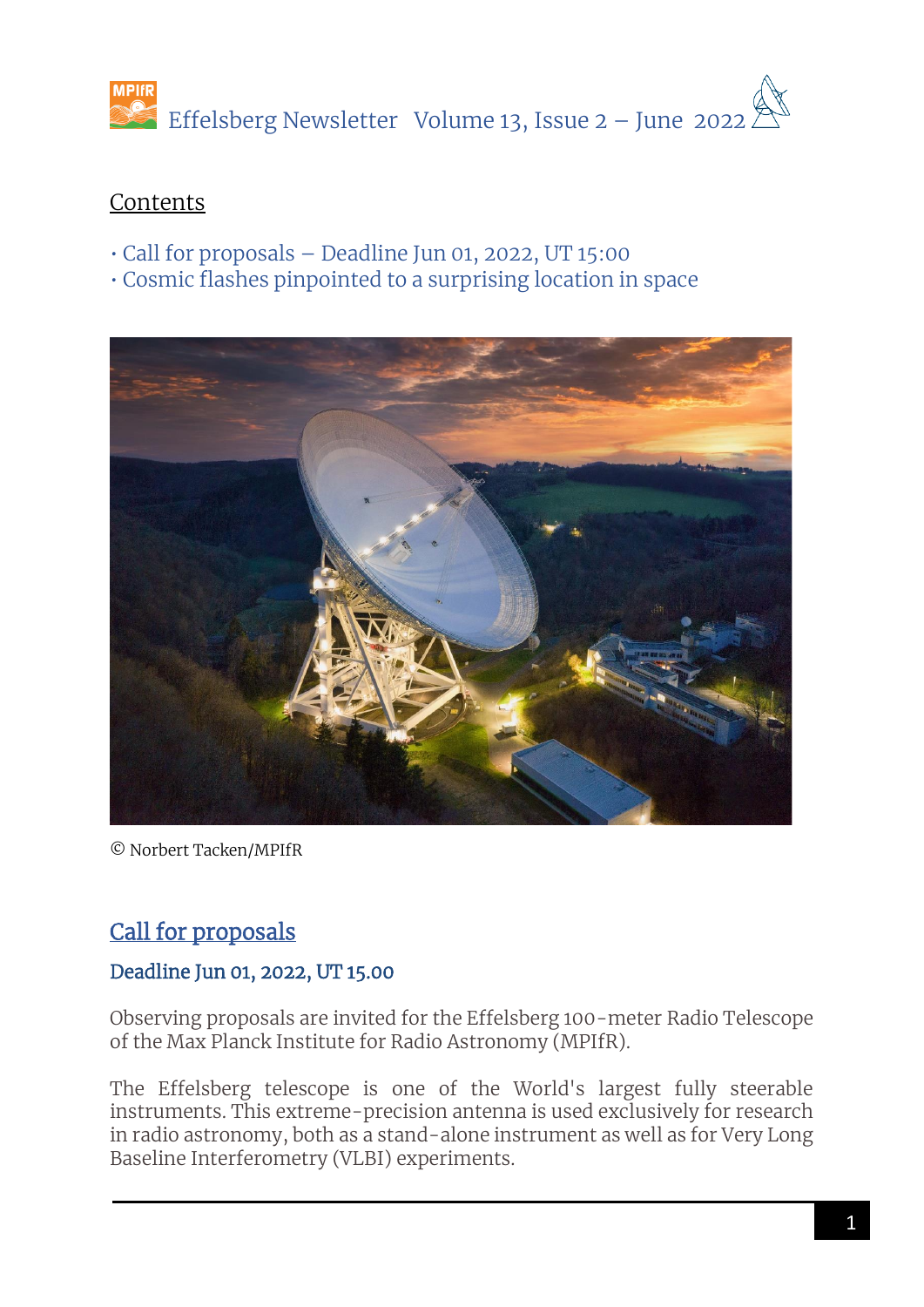

Access to the telescope is open to all qualified astronomers. Use of the instrument by scientists from outside the MPIfR is strongly encouraged. The institute can provide support and advice on project preparation, observation, and data analysis.

The directors of the institute make observing time available to applicants based on the recommendations of the Program Committee for Effelsberg (PKE), which judges the scientific merit (and technical feasibility) of the observing requests.

Information about the telescope, its receivers and backends and the Program Committee can be found at

<http://www.mpifr-bonn.mpg.de/effelsberg/astronomers>

(potential observers are especially encouraged to visit the wiki pages!).

## Observing modes

Possible observing modes include spectral line, continuum, and pulsar observations as well as VLBI. Available backends are several FFT spectrometers (with up to 65536 channels per subband/polarization), a digital continuum backend, a number of polarimeters, several pulsar systems (coherent and incoherent dedispersion), and two VLBI terminals (dBBC and RDBE type with MK6 recorders).

Receiving systems cover the frequency range from 0.3 to 96 GHz. The actual availability of the receivers depends on technical circumstances and proposal pressure. For a description of the receivers see the web pages.

# How to submit

Applicants should use the NorthStar proposal tool for preparation and submission of their observing requests. North Star is reachable at [https://northstar.mpifr-bonn.mpg.de](https://northstar.mpifr-bonn.mpg.de/) .

For VLBI proposals special rules apply. For proposals which request Effelsberg as part of the European VLBI Network (EVN) see: http://www.evlbi.org/proposals/ .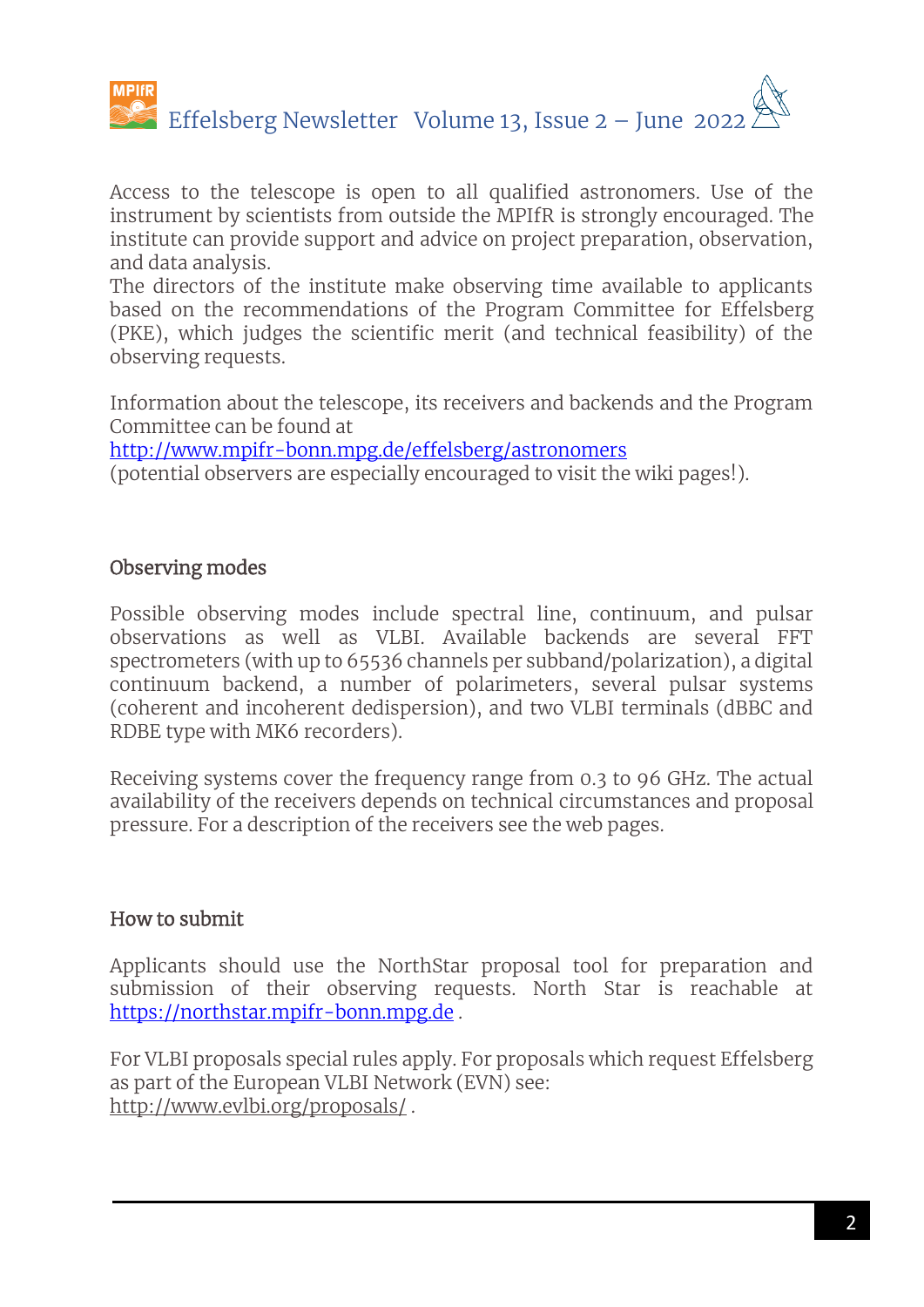

Information on proposals for the Global mm-VLBI network can be found at [http://www3.mpifr-bonn.mpg.de/div/vlbi/globalmm/index.html](http://www.mpifr-bonn.mpg.de/div/vlbi/globalmm/index.html) .

Other proposals which ask for Effelsberg plus (an)other antenna(s) should be submitted twice, one to the MPIfR and a second to the institute(s) operating the other telescope(s) (eg. to NRAO for the VLBA).

### Important Remarks

The submission of Key Science Proposals for large projects (> 200 hours per year) is in principle possible - depending on the current proposal pressure. Please contact the scheduler in advance, if you plan to submit such a proposal.

Please note, that the Effelsberg Programme Committee (PKE) is composed of several scientist with different backgrounds. It is hence advisable to write the proposals in a way that they could be understood by readers who are not working in the particular field.

Furthermore, it should be noted that all proposals are treated confidentially. Therefore, it is not necessary to withhold or obscure information, which on the contrary might lead to a downgrading of the proposal.

The following deadlines will be on Sep 29<sup>th</sup>, 2022, 15.00 UT and on Feb 2, 2023, 15.00 UT.

# Opticon-RadioNet-Pilot Transnational Access Programme

The new Opticon-RadioNet-Pilot (ORP) project (see http://www.orph2020.eu) includes a coherent set of Transnational Access (TA) programs aimed at significantly improving the access of European astronomers to the major astronomical infrastructures that exist in, or are owned and run by, European organizations.

Astronomers who are based in the EU and the Associated States but are not affiliated to a German astronomical institute, may also receive personal aid from the Transnational Access (TA) Program of the ORP. This will entail free access to the telescope, as well as financial support of travel and accommodation expenses for one of the proposal team members to visit the Effelsberg telescope for observations.

One – in exceptional cases more – scientists who are going to Effelsberg for observations can be supported, if the User Group Leader (i.e., the PI  $-$  a User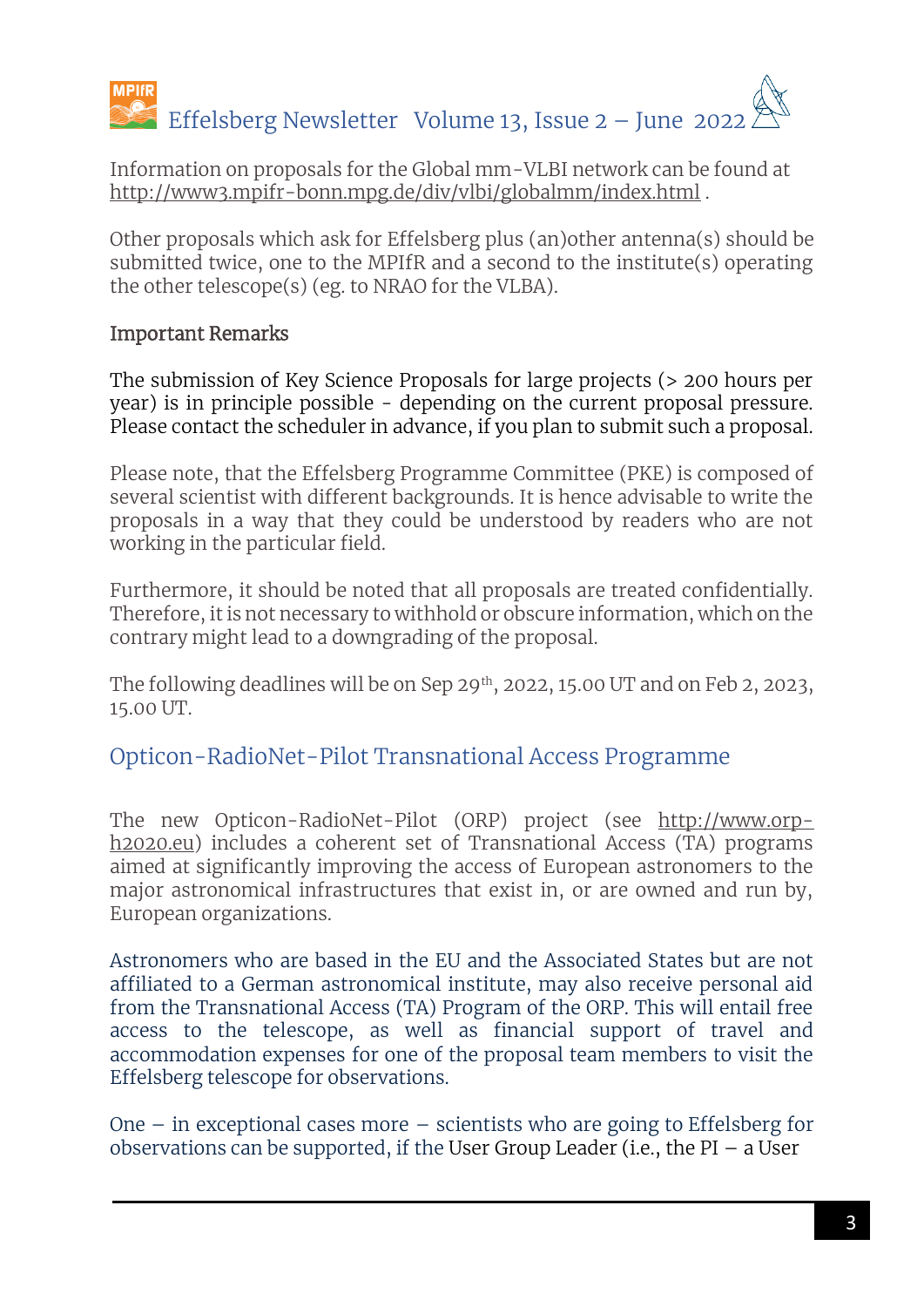

Group is a team of one or more researchers) and the majority of the users work in (a) country(ies) other than the country where the installation is located.

Only user groups that are allowed to disseminate the results they have generated under this program may benefit from the access.

For more details see<http://www.orp-h2020.eu/TA-VA> .

After completion of their observations, TA supported scientists are required to submit their feedback to the ORP project management and the EU. Publications based on these observations should be acknowledged accordingly:

*The research leading to these results has received funding from the European Union's Horizon 2020 research and innovation programme under grant agreement No 101004719 [ORP].* 

*by Alex Kraus*



© Norbert Tacken/MPIfR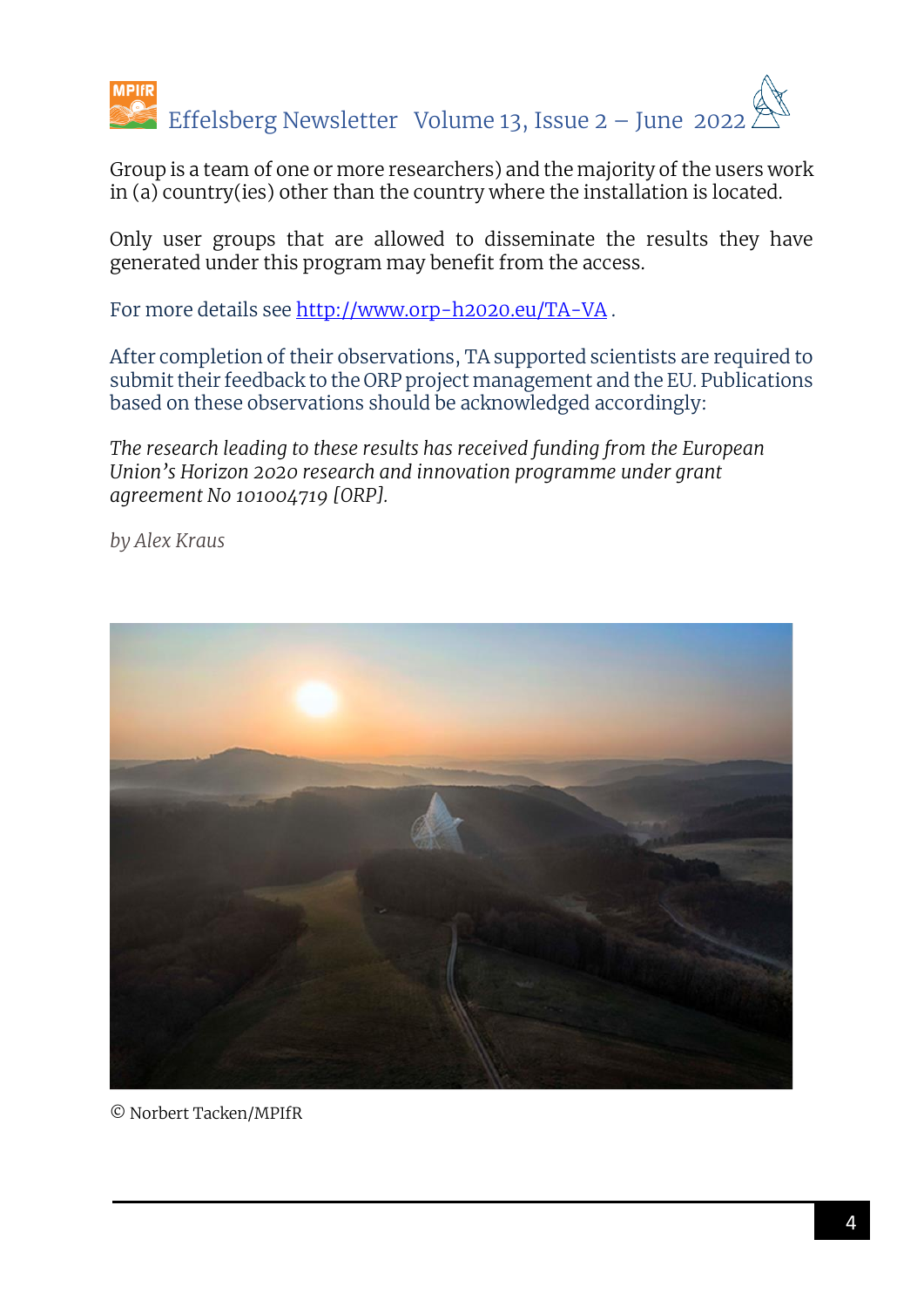

# Cosmic flashes pinpointed to a surprising location in space

Localisation of a recurring source of radio flashes in the nearby galaxy M81

Astronomers have been surprised by the closest source of mysterious flashes in the sky called fast radio bursts. Precision measurements with radio telescopes reveal that the bursts are made among old stars, and in a way that no one was expecting. The source of the flashes, in nearby spiral galaxy M 81, is the closest of its kind to Earth.

The findings of an international team of scientists including Ramesh Karuppusamy and Uwe Bach, both from the Max Planck Institute of Radio Astronomy in Bonn, Germany, are published in two papers in "Nature" and "Nature Astronomy" in February 2022.



Fig. 1: *Source of mysterious radio signals: an artist's impression of a radio burst originating in a globular cluster, a system of ancient stars close tot he spiral galaxy Messier 81 (M81)* © Daniëlle Futselaar/ASTRON (artsource.nl)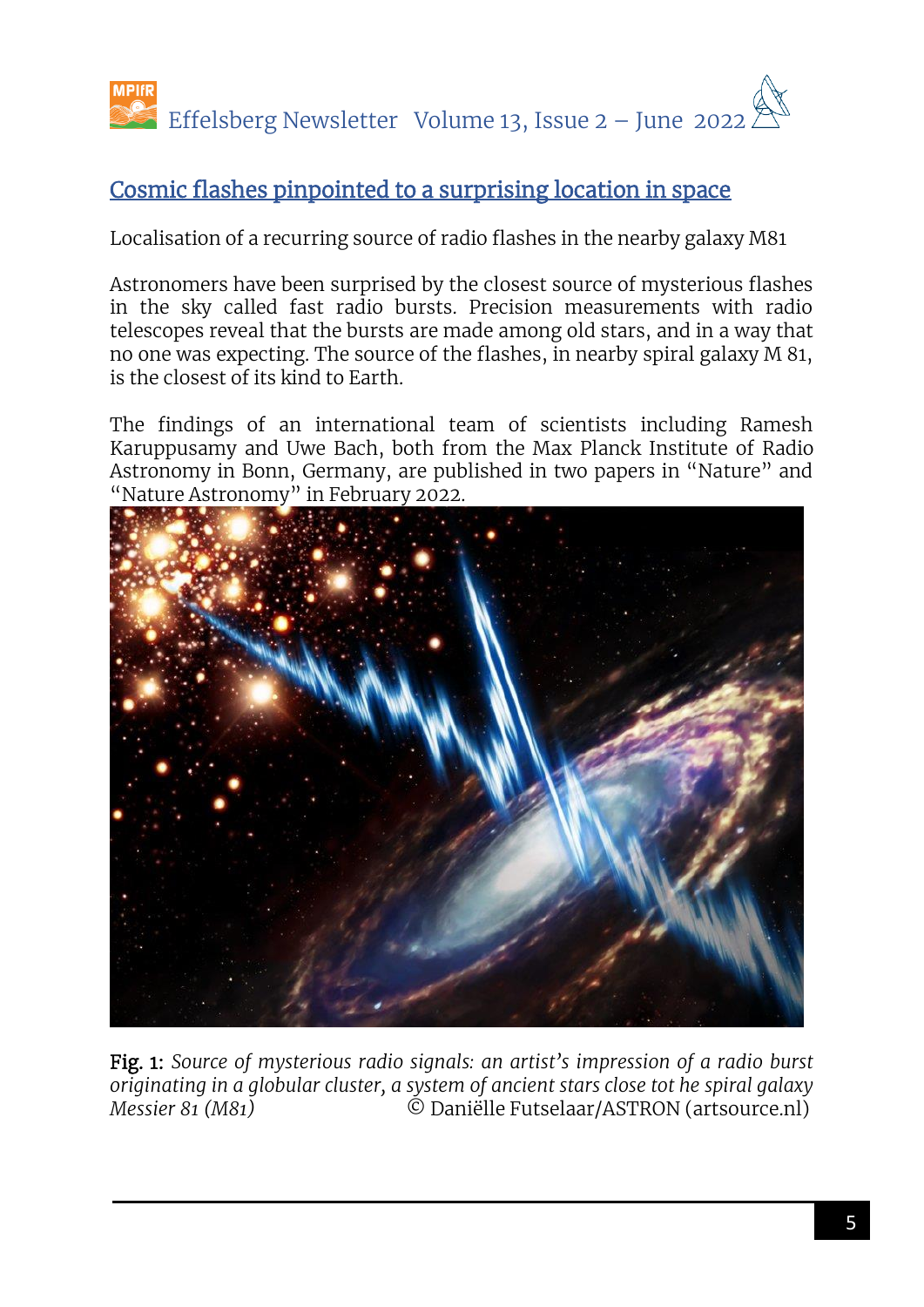

Fast radio bursts are unpredictable, extremely short flashes of light from space. Astronomers have struggled to understand them ever since they were first discovered in 2007. So far, they have only ever been seen by radio telescopes.

Each flash lasts only thousandths of a second. Yet each one sends out as much energy as the Sun gives out in a day. Several hundred flashes go off every day, and they have been seen all over the sky. Most lie at huge distances from Earth, in galaxies billions of light years away.

In two papers published in parallel this week in the journals Nature and Nature Astronomy, an international team of astronomers present observations that take scientists a step closer to solving the mystery  $-$  while also raising new puzzles. The team is led jointly by Franz Kirsten (Chalmers, Sweden, and ASTRON, Netherlands) and Kenzie Nimmo (ASTRON and University of Amsterdam).

The scientists set out to make high-precision measurements of a repeating burst source discovered in January 2020 in the constellation of Ursa Major, the Great Bear.

"We wanted to look for clues to the bursts' origins. Using many radio telescopes together, we knew we could pinpoint the source's location on the sky with extreme precision. That gives the opportunity to see what the local neighbourhood of a fast radio burst looks like", says Franz Kirsten.

# Close but surprising location

When they analysed their measurements, the astronomers discovered that the repeated radio flashes were coming from somewhere no one had expected.

They traced the bursts to the outskirts of the nearby spiral galaxy Messier 81 (M 81), about 12 million light years away. That makes this the closest ever detection of a source of fast radio bursts.

There was another surprise in store. The location matched exactly with a dense cluster of very old stars, known as a globular cluster.

"It's amazing to find fast radio bursts from a globular cluster. This is a place in space where you only find old stars. Further out in the universe, fast radio bursts have been found in places where stars are much younger", says Kenzie Nimmo.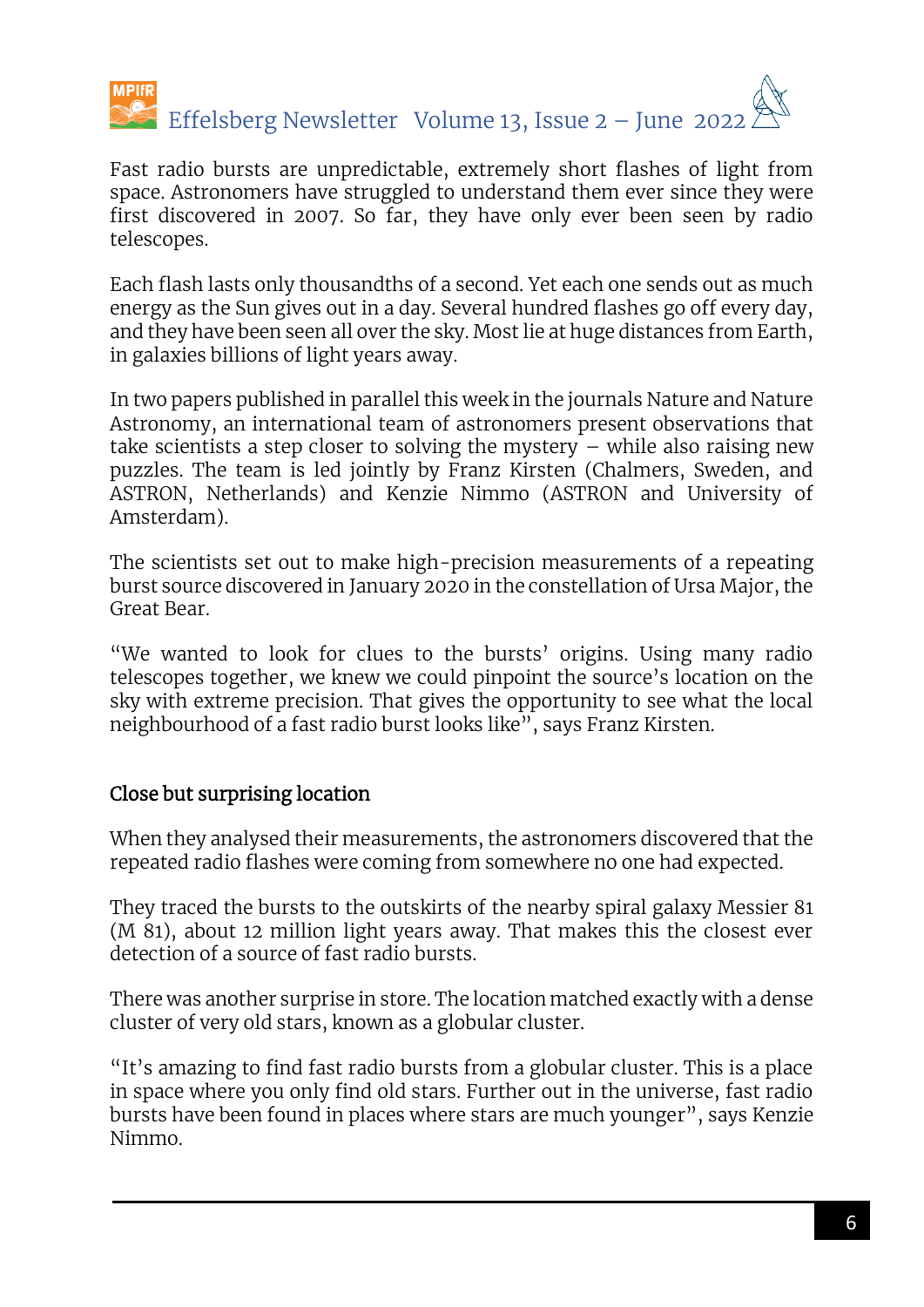

"While the similarity of the burst to the emission of some pulsars in our galaxy puts us on familiar grounds, it highlights that the FRB progenitors can be quite diverse. This certainly motivates the localising and characterising of more such radio bursts", adds Ramesh Karuppusamy (Max Planck Institute for Radio Astronomy, MPIfR), a co-author of the paper.

Many fast radio bursts have been found surrounded by young, massive stars, much bigger than the Sun. In those locations, star explosions are common and leave behind highly magnetised remnants.

Scientists have come to believe that fast radio bursts can be created in objects known as magnetars. Magnetars are the extremely dense remnants of stars that have exploded. And they are the universe's most powerful known magnets.

"We expect magnetars to be shiny and new, and definitely not surrounded by old stars. So if what we're looking at here really is a magnetar, then it can't have been formed from a young star exploding. There has to be another way", says team member Jason Hessels, University of Amsterdam and ASTRON.

The scientists believe that the source of the radio flashes is something that has been predicted, but never seen before: a magnetar that formed when a white dwarf became massive enough to collapse under its own weight.

"Strange things happen in the multi-billion-year life of a tight cluster of stars. Here we think we're seeing a star with an unusual story", says Franz Kirsten.

Given time, ordinary stars like the Sun grow old and transform into small, dense, bright objects called white dwarfs. Many stars in the cluster live together in binary systems. Of the tens of thousands of stars in the cluster, a few get close enough for one star collects material from the other.

"That can lead to a scenario known as accretion-induced collapse", Kirsten explains.

"If one of the white dwarfs can catch enough extra mass from its companion, it can turn into an even denser star, known as a neutron star. That's a rare occurrence, but in a cluster of ancient stars, it's the simplest way of making fast radio bursts", says team member Mohit Bhardwaj, McGill University, Canada.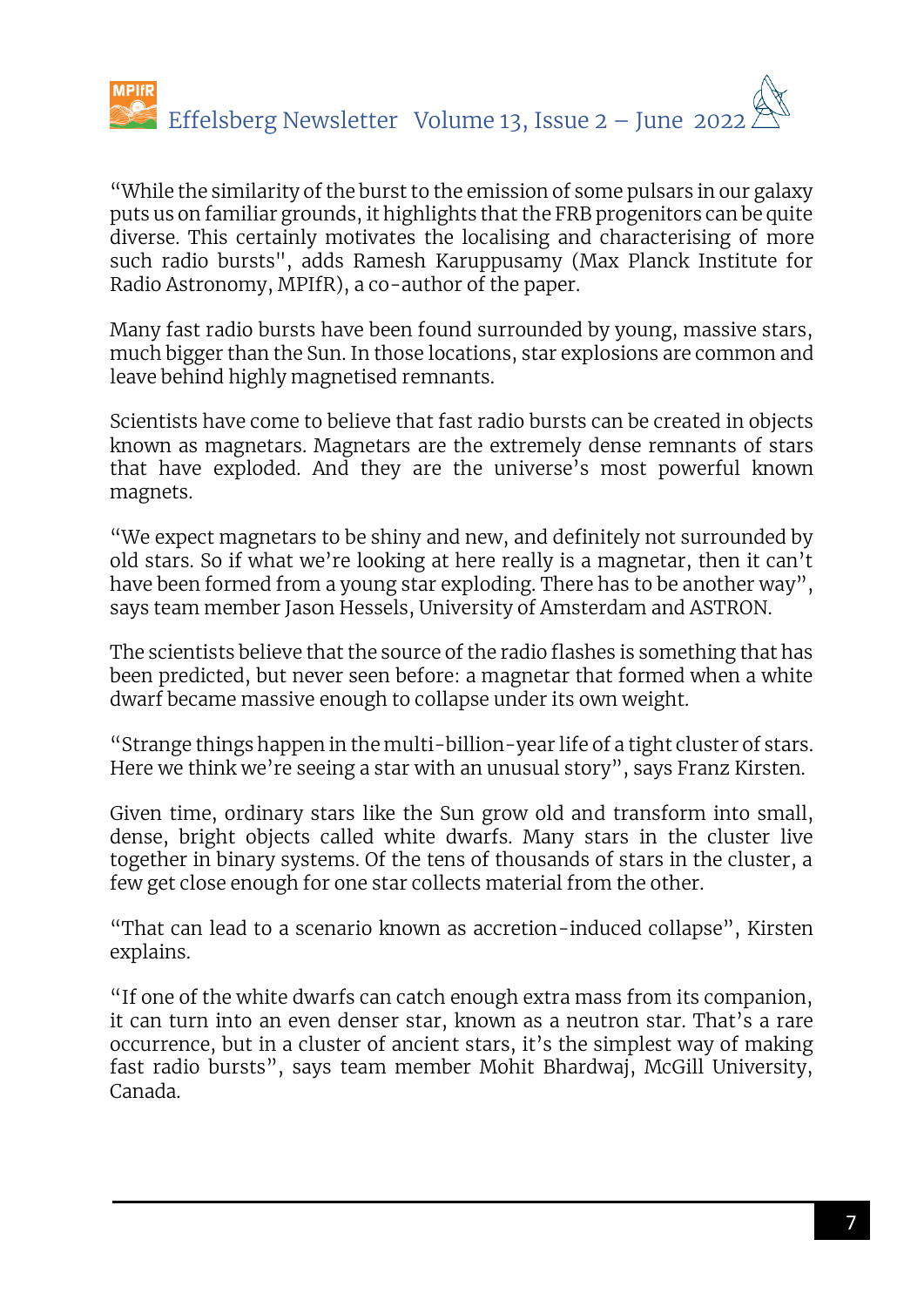

#### Fastest ever

Looking for further clues by zooming into their data, the astronomers found another surprise. Some of the flashes were even shorter than they had expected.

"The flashes flickered in brightness within as little as a few tens of nanoseconds. That tells us that they must be coming from a tiny volume in space, smaller than a soccer pitch and perhaps only tens of metres across", says Kenzie Nimmo.

Similarly lightning-fast signals have been seen from one of the sky's most famous objects, the Crab pulsar. It is a tiny, dense, remnant of a supernova explosion that was seen from Earth in 1054 CE in the constellation of Taurus, the Bull. Both magnetars and pulsars are different kinds of neutron stars: super-dense objects with the mass of the Sun in a volume the size of a city, and with strong magnetic fields.

"Some of the signals we measured are short and extremely powerful, in just the same way as some signals from the Crab pulsar. That suggests that we are indeed seeing a magnetar, but in a place that magnetars haven't been found before", says Kenzie Nimmo.

Future observations of this system and others will help to tell whether the source really is an unusual magnetar, or something else, like an unusual pulsar or a black hole and a dense star in a close orbit.

"These fast radio bursts seem to be giving us new and unexpected insight into how stars live and die. If that's true, they could, like supernovae, have things to tell us about stars and their lives across the whole universe," says Franz Kirsten.

### Additional Information

To study the source at the highest possible resolution and sensitivity, the scientists combined measurements from telescopes in the European VLBI Network (EVN). By combining data from 12 dish antennas spread across half the globe, Sweden, Latvia, The Netherlands, Russia, Germany, Poland, Italy and China, they were able to find out exactly where on the sky they were coming from.